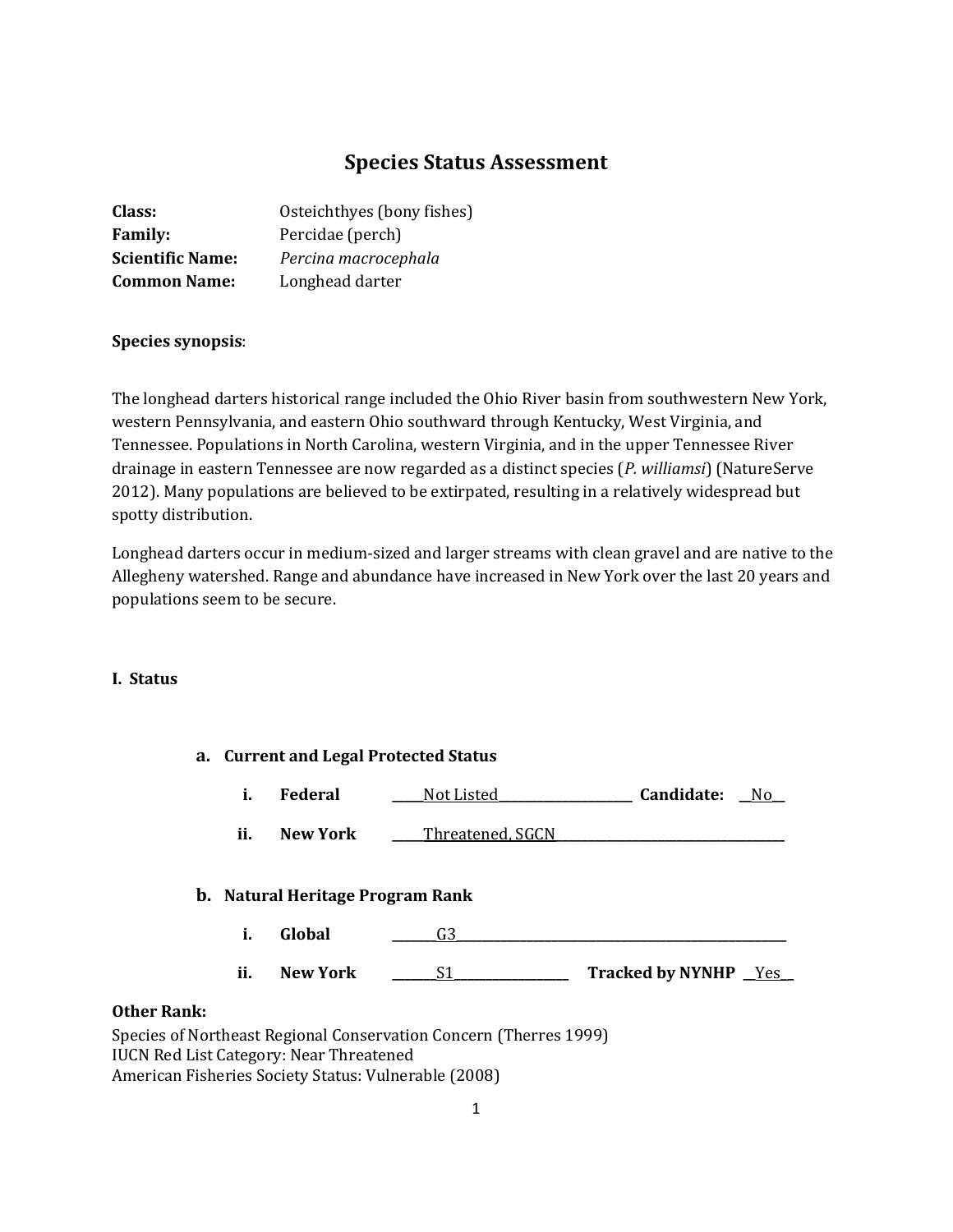## **Status Discussion:**

Longhead darter is globally ranked as Vulnerable because this species is rare and highly localized with a spotty distribution in the Ohio River basin. It has become extirpated in several portions of its range due to a narrow habitat preference and is threatened by habitat destruction/degradation (pollution, siltation, impoundments) (NatureServe 2012). It is ranked Critically Imperiled and state listed as Threatened in New York due to its restricted distribution and abundance by habitat requirements.

## **II. Abundance and Distribution Trends**

- **a. North America**
	- **i. Abundance**

| $\underline{X}$ declining _____ increasing | _____stable | unknown |
|--------------------------------------------|-------------|---------|
| ii. Distribution:                          |             |         |

|  | $\underline{X}$ declining | __increasing | _stable | unknown |
|--|---------------------------|--------------|---------|---------|
|--|---------------------------|--------------|---------|---------|

**Time frame considered: \_\_**Based on long-term trends (NatureServe 2012) **\_**

## **b. Regional**

- **i. Abundance**
	- **\_\_X\_\_ declining \_\_\_\_\_increasing \_\_\_\_\_stable \_\_\_\_\_unknown**
- **ii. Distribution:**

**\_\_X\_\_ declining \_\_\_\_\_increasing \_\_\_\_\_stable \_\_\_\_\_unknown Regional Unit Considered:\_\_**Region 5- Northeast (Species of Concern) **Time Frame Considered: \_\_\_\_\_\_\_\_\_\_\_\_\_\_\_\_\_\_\_\_ \_\_\_\_\_\_\_\_\_\_\_\_\_\_\_\_\_\_\_\_\_\_\_\_\_\_\_\_\_\_\_\_\_**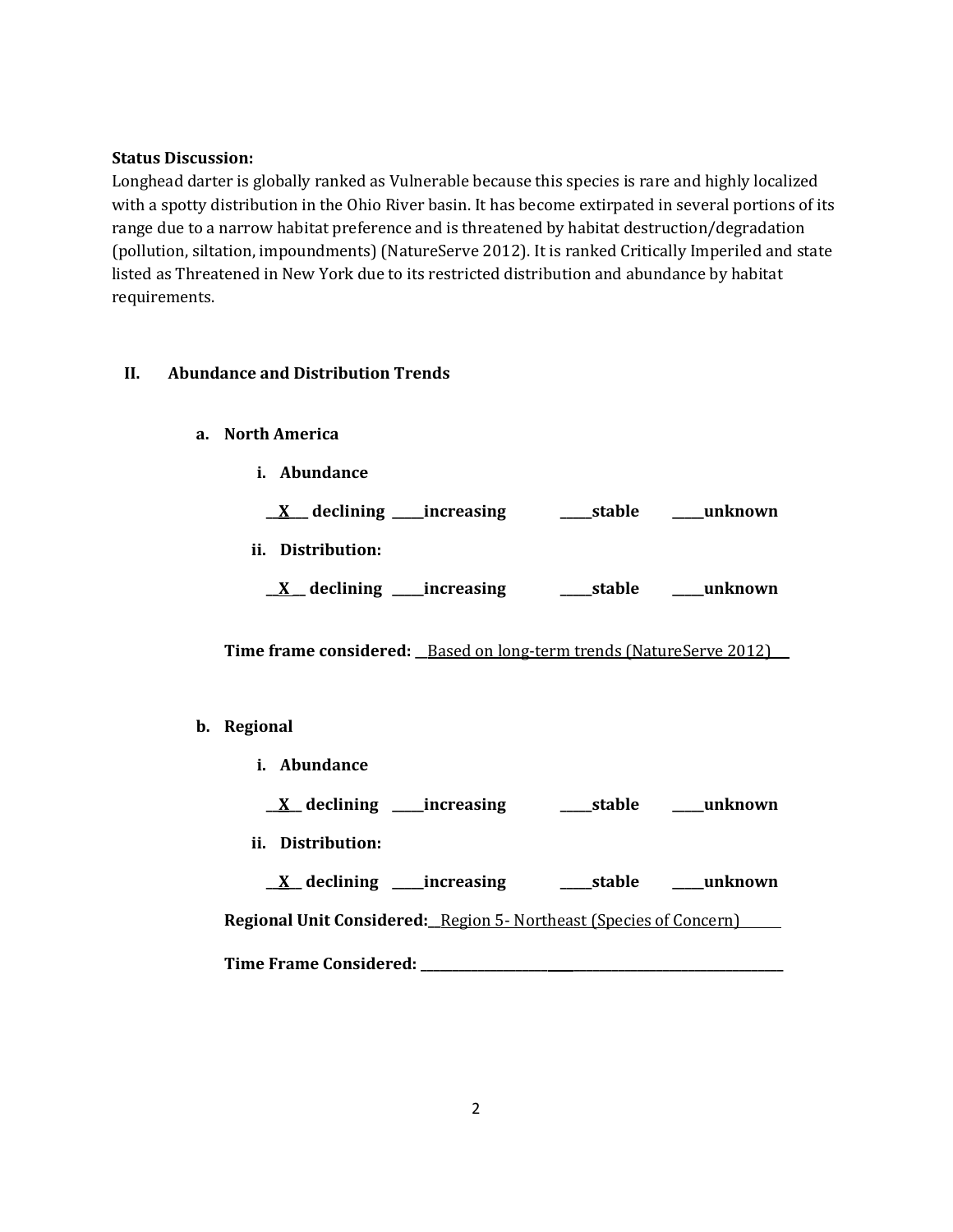**c. Adjacent States and Provinces**

| <b>CONNECTICUT</b>                                                                | Not Present $X_{-}$      | No data ______                      |
|-----------------------------------------------------------------------------------|--------------------------|-------------------------------------|
| <b>MASSACHUSETTS</b>                                                              | Not Present $X_{-}$      | No data $\_\_$                      |
| <b>NEW JERSEY</b>                                                                 | Not Present $X_{-}$      | No data ______                      |
| <b>ONTARIO</b>                                                                    | Not Present $\mathbf{X}$ | No data $\_\_\_\_\_\_\_\_\_\_\_\_\$ |
| <b>QUEBEC</b>                                                                     | Not Present $X_{-}$      | No data ______                      |
| <b>VERMONT</b>                                                                    | Not Present $X$          | No data ______                      |
|                                                                                   |                          |                                     |
| PENNSYLVANIA                                                                      |                          |                                     |
| i. Abundance                                                                      |                          |                                     |
|                                                                                   |                          |                                     |
| ii. Distribution:                                                                 |                          |                                     |
| ___ declining ____increasing ______stable ____unknown                             |                          |                                     |
|                                                                                   |                          |                                     |
|                                                                                   |                          |                                     |
| Listing Status: ____________ Not Listed (S2S3); formerly Threatened __SGCN? __Yes |                          |                                     |
|                                                                                   |                          |                                     |
| d. NEW YORK                                                                       |                          | No data ______                      |
| i. Abundance                                                                      |                          |                                     |
|                                                                                   |                          |                                     |
| ii. Distribution:                                                                 |                          |                                     |
| ___ declining ____increasing ____ <u>X</u> _stable ___unknown                     |                          |                                     |

# **Monitoring in New York.**

There are monitoring programs carried out by the Rare Fish Unit, 1998-2012.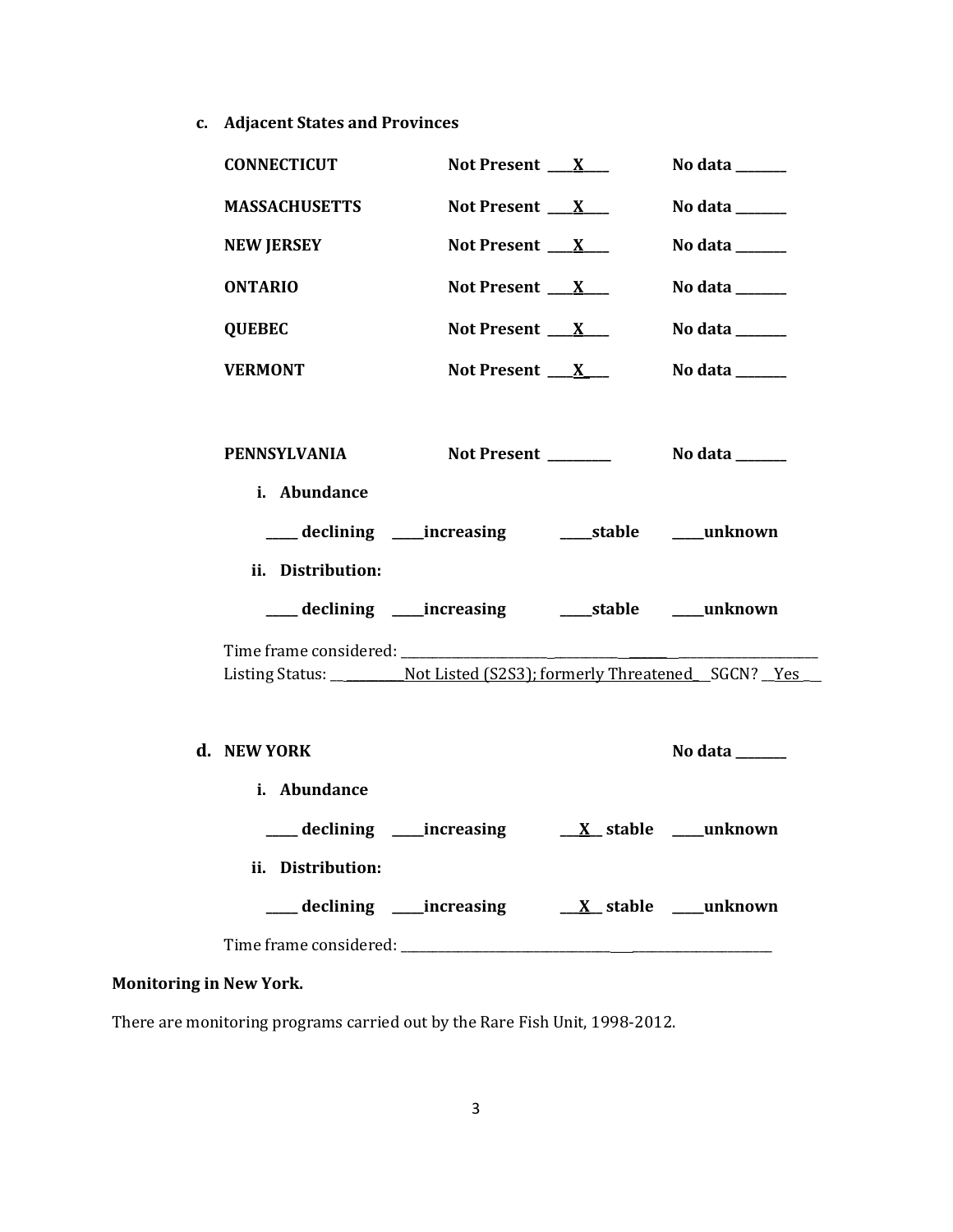## **Trends Discussion:**

Collecting methods may have underestimated abundance and distribution in some northern populations. Recent efforts directed specifically at longhead darters have been more successful, but perhaps abundance is cyclic (NatureServe 2012).

Over the long term, extent of occurrence, area of occupancy, number of subpopulations, and population size clearly have declined, and this darter has been extirpated from much of its range (Page 1978, NatureServe 2012).

In West Virginia, the species is still relatively common in the Elk River system, but recent land use changes resulting from coal mining have begun to affect aquatic habitats there. In Kentucky, the species is probably extirpated from the Cumberland and Kentucky rivers, each of which has one substantiated record, but current status is relatively stable in Kentucky. In Tennessee, the species is rare to extirpated in various streams, and it has not been found in the Cumberland River since 1891 (Natureserve 2012).

In New York, longhead darter has historically been found in five waters; it still occurs in these five. The population appears to be stable in the eastern and western sub-basins of the Allegheny but its status is uncertain in French Creek.

There has been an increase in catches (as % frequency occurrence) in comprehensive stream surveys of the watershed shifting from 3% in the 1930s and to 16% in 2000s.

Statewide, the number of records for this species in the last 30 years has been 86, compared to 27 reports prior to 1977. The distribution of this species among sub-basins within this watershed (HUC 10) has not changed substantially, with records from 7 of the units from all time periods and from 7 units since 1976.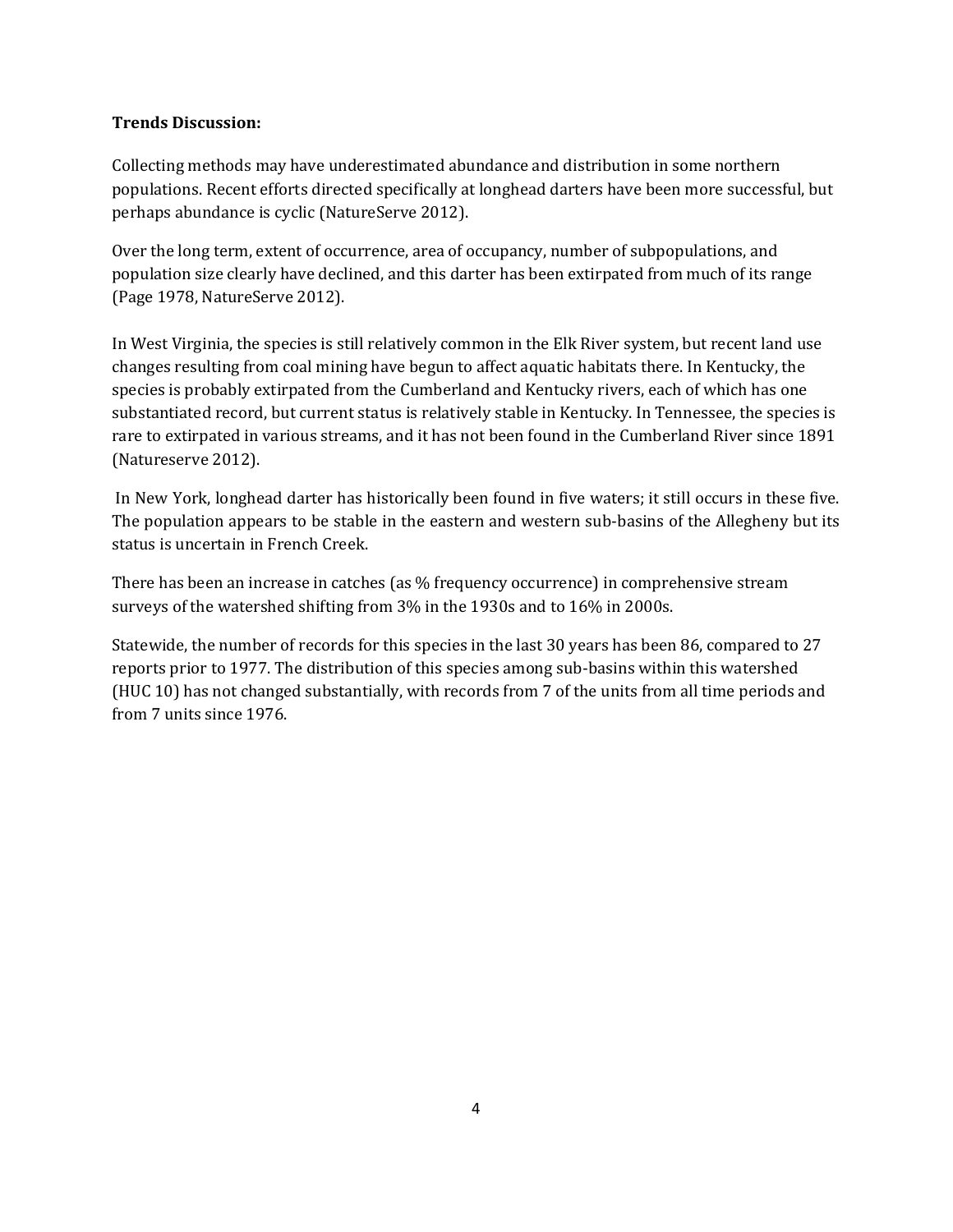

Figure 1. U.S. distribution of longhead darter by watershed (NatureServe 2012).



**Figure 2**. Longhead darter distribution in New York, depicting fish sampled before 1977 and from 1977 to current time, shown with the corresponding HUC-10 units where they were found, along with the number of records. Right map shows New York range of longhead darter.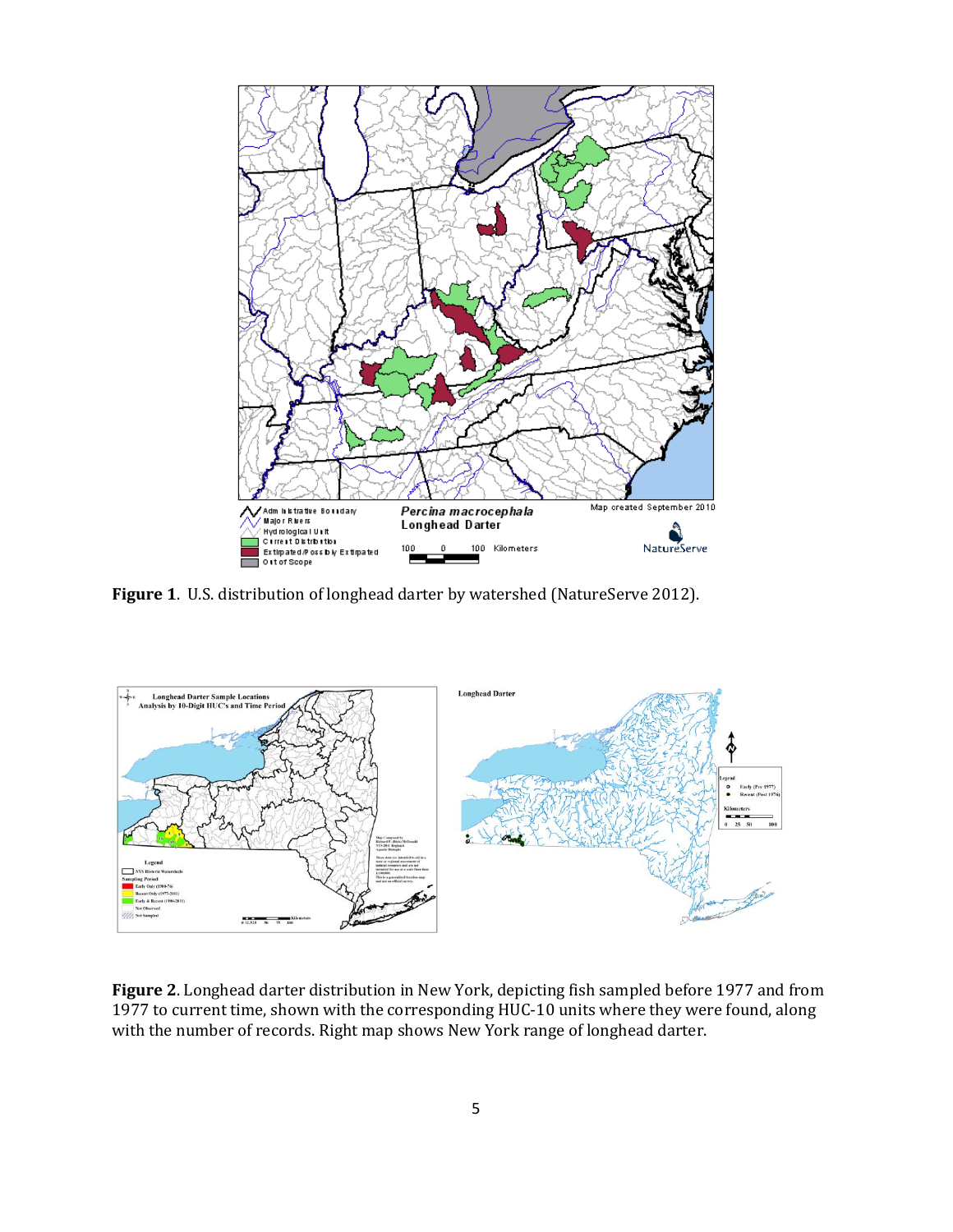| Watershed name | Total # HUC10 | <b>Early only</b> | Recent only | both |
|----------------|---------------|-------------------|-------------|------|
| Allegheny      |               |                   |             |      |

**Table 1**. Records of rare fish species in hydrological units (HUC-10) are shown according to their watersheds in early and recent time periods (before and after 1977) to consider loss and gains. Further explanations of details are found in Carlson (2012).

## **III. New York Rarity, if known:**

| Historic      | # of Animals | <u># of Locations</u> | % of State      |
|---------------|--------------|-----------------------|-----------------|
| prior to 1977 |              | _27 reports           | 1/18 watersheds |
| prior to 1980 |              |                       |                 |
| prior to 1990 |              |                       |                 |

## **Details of historic occurrence:**

In New York State, the longhead darter has lived in the Allegheny River and French Creek, from the earliest surveys of 1937. The area now covered by Allegheny Reservoir included some of the historic sites and it is no longer found there. French Creek records are for 1937, 1972 and 1973.

| Current      | # of Animals | # of Locations    | % of State      |
|--------------|--------------|-------------------|-----------------|
| (since 1977) |              | <u>86 reports</u> | 1/18 watersheds |

#### **Details of current occurrence:**

Longhead darter currently inhabit the Allegheny River, three nearby tributaries, and French Creek. Recorded catches were from the Allegheny River since 1960 at Portville, Carrollton and Weston Mills and at Allegany (village) (Becker 1982, Daniels 1989). Tributary samples came from the lower segments of Great Valley Creek, Olean Creek, and Oswayo Creek (Becker 1982, Gutowski letter dated 1992). Yochim (1981) felt their abundance in 1980 was about the same as it was in 1936, and sampling efforts by Daniels in 1985-99 resulted in many captures at 21 out of 51 sites. This species was not caught in French Creek during the major studies of darters 1979-1992 and 1998-2000, and the unverified record from 1995 (Goforth 1997) remains as suspicious. There was a record from West Branch French Creek in 1998 (NYSM). Their recent absence from French Creek might have resulted from lower-water conditions causing them to recede back into Pennsylvania. The closest record in Pennsylvania is from more than 30 miles downstream at Venango.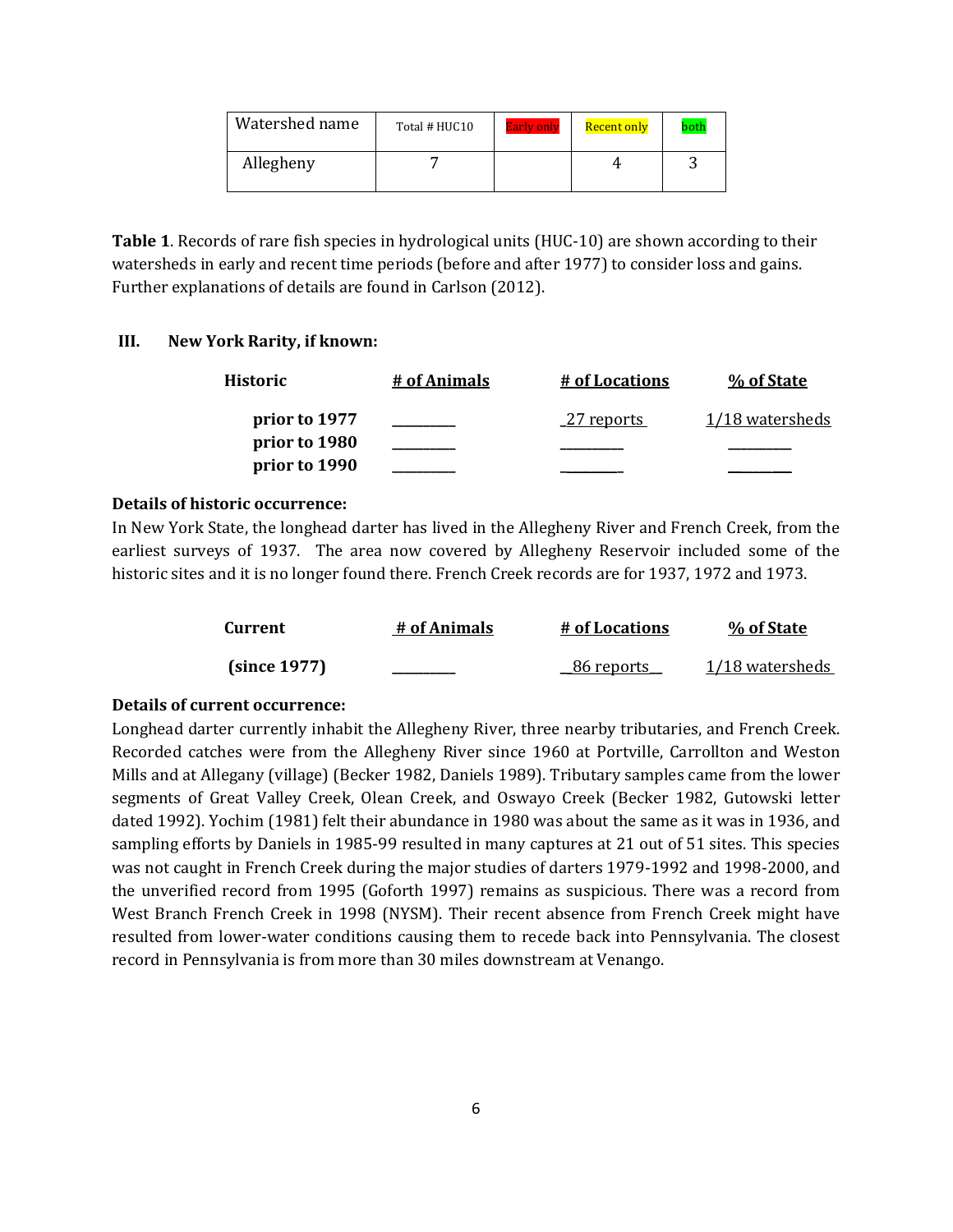### **New York's Contribution to Species North American Range:**

| % of NA Range in New York | <b>Classification of New York Range</b> |
|---------------------------|-----------------------------------------|
| 100 (endemic)             | Core                                    |
| $-76-99$                  | $\underline{X}$ Peripheral              |
| 51-75                     | $\underline{X}$ Disjunct                |
| 26-50                     | Distance to core population:            |
| 1-25                      | 250 miles                               |

#### **IV. Primary Habitat or Community Type:**

1. Medium River, Low-Moderate Gradient, Assume Moderately Buffered, Transition Cool

### **Habitat or Community Type Trend in New York:**

| Declining _____Stable                     | <b>Increasing</b> | <u>X</u> Unknown |
|-------------------------------------------|-------------------|------------------|
| Time frame of decline/increase: _________ |                   |                  |
| <b>Habitat Specialist?</b>                | X Yes             | No.              |
| <b>Indicator Species?</b>                 | X Yes             | No               |

#### **Habitat Discussion:**

Longhead darter occurs in moderate to large-sized, clear streams with swift currents and bottoms ranging from gravel and boulders to weed beds. Sometimes this species has been caught in pools immediately downstream of, rather than in the riffle (Page 1978, Morse et al. 2009). Predictions of their range were completed by McKenna et al. (2012 in preparation). Spawning presumably occurs in gravel shoals.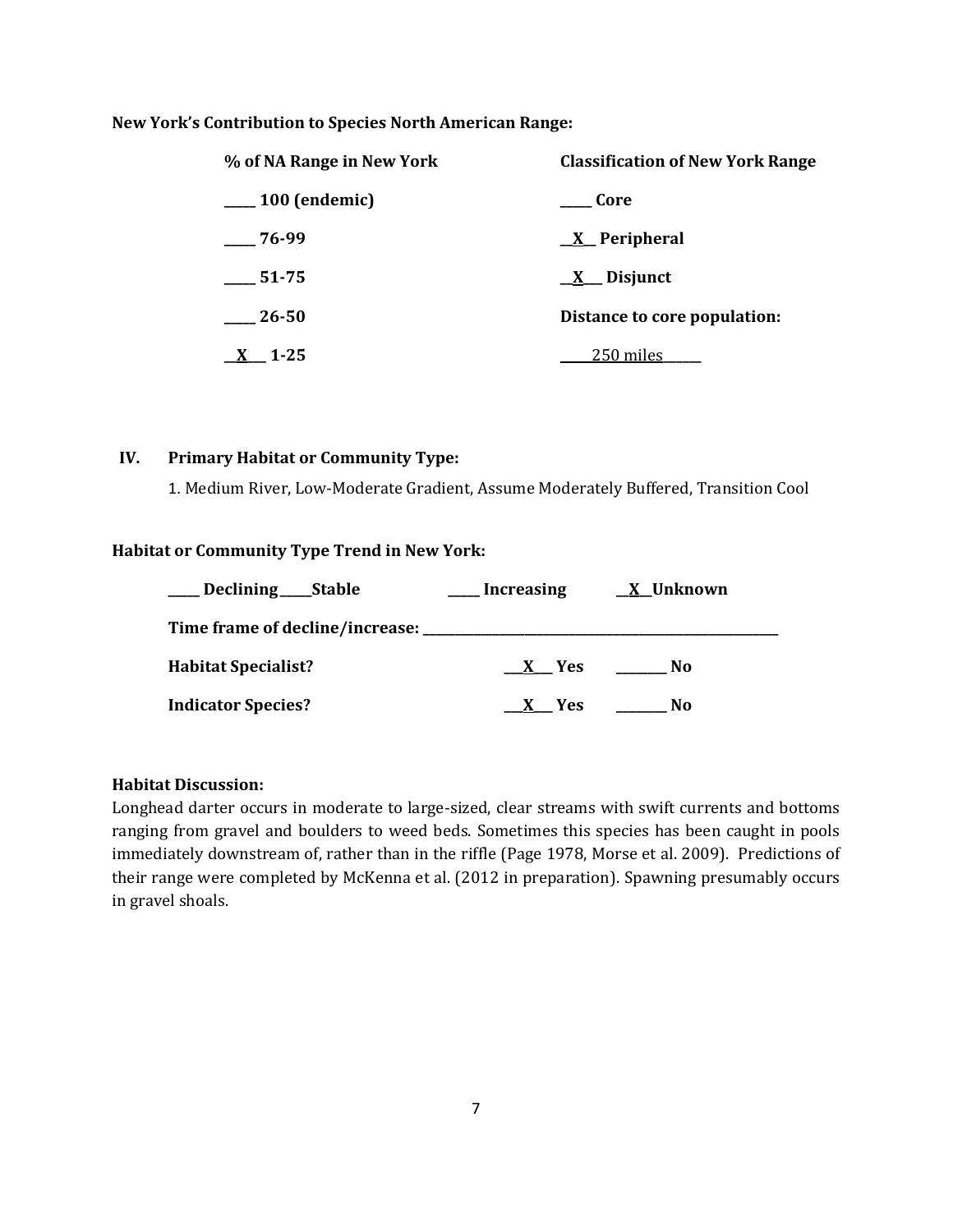- **V. New York Species Demographics and Life History**
	- **\_\_X\_\_\_ Breeder in New York**
		- **\_\_X\_\_ Summer Resident**

**\_\_ X\_\_ Winter Resident**

**\_\_\_\_\_ Anadromous**

**\_\_\_\_\_ Non-breeder in New York**

- **\_\_\_\_\_ Summer Resident**
- **\_\_\_\_\_ Winter Resident**
- **\_\_\_\_\_ Catadromous**
- **\_\_\_\_\_ Migratory only**
- **\_\_\_\_\_Unknown**

## **Species Demographics and Life History Discussion:**

Longhead darters have a relatively short life span, living three to four years. Sexual maturity is not reached until two years of age. Spawning takes place in spring and there is no parental care given to eggs or larvae (NatureServe 2012).

## **VI. Threats:**

Declines in the populations in other areas have been caused by pollution; siltation resulting from agricultural, industrial, and municipal development; and collection by hobbyists (Jenkins and Burkhead 1994). In New York there is no substantive evidence of decline.

Populations in the south and in New York are probably most affected by agricultural land uses that deposit silt in pools, potentially smothering eggs and larvae. In West Virginia, stream sedimentation resulting from coal mining operations may be the biggest threat. Many populations in the southern portion of the range are isolated by impoundments or other habitat barriers (Natureserve 2012).

Longhead darter was classified as "presumed stable" to predicted climate change in an assessment of vulnerability conducted by the New York Natural Heritage Program (Schlesinger et al. 2011).

## **Are there regulatory mechanisms that protect the species or its habitat in New York?**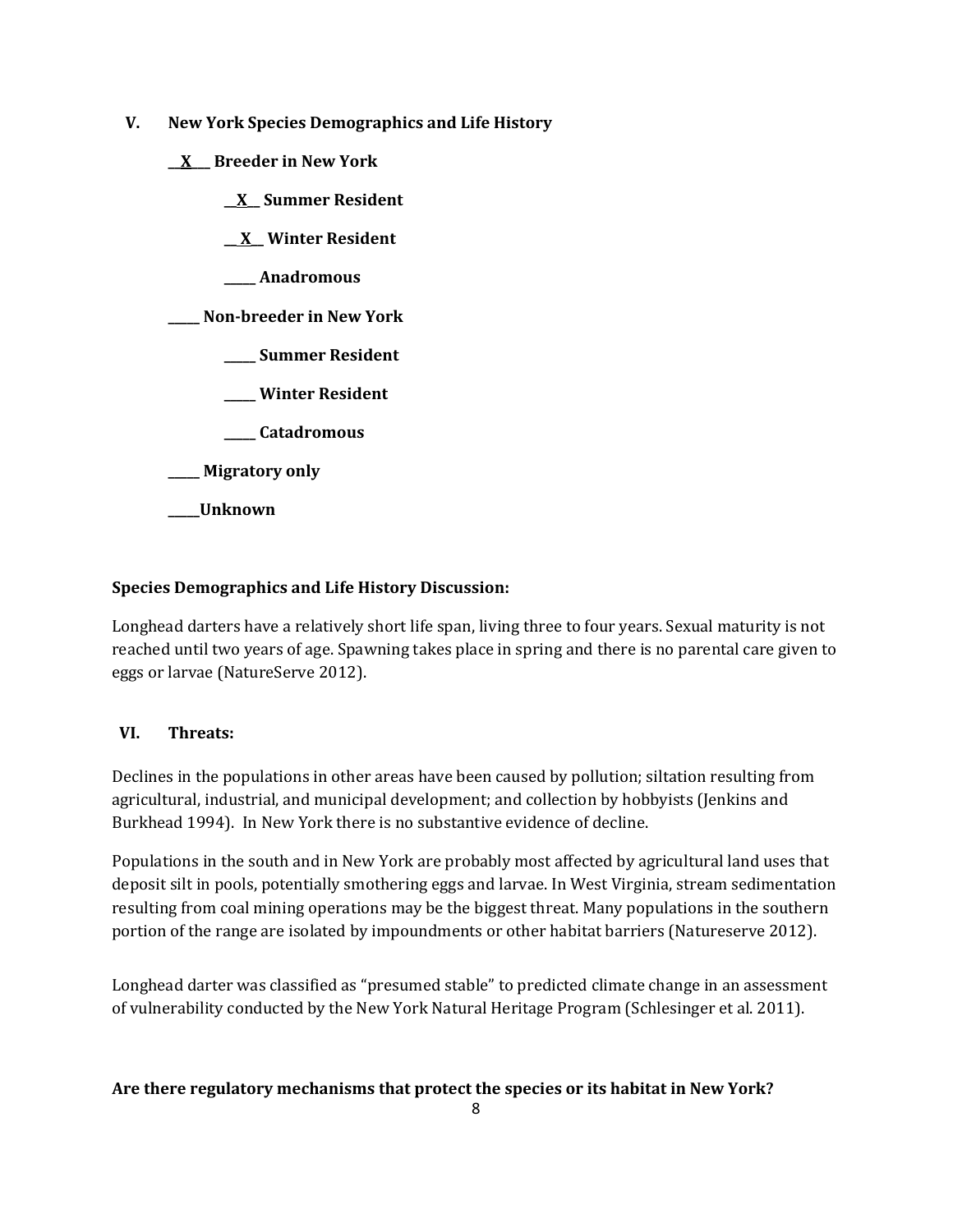

The longhead darter is listed as a threatened species in New York and is protected by Environmental Conservation Law (ECL) section 11-0535 and the New York Code of Rules and Regulations (6 NYCRR Part 182). A permit is required for any proposed project that may result in a take of a species listed as Threatened or Endangered, including, but not limited to, actions that may kill or harm individual animals or result in the adverse modification, degradation or destruction of habitat occupied by the listed species.

The Protection of Waters Program provides protection for rivers, streams, lakes, and ponds under Article 15 of the NYS Conservation Law.

# **Describe knowledge of management/conservation actions that are needed for recovery/conservation, or to eliminate, minimize, or compensate for the identified threats:**

Actions are needed to control sediment runoff from row crop agriculture, and degradation of riparian zones and aquatic habitat by livestock. Restoring riparian vegetation, fencing livestock from streams, and providing alternate water sources are recommended. Channelization should be avoided, as should removal of woody debris (snagging and dragging) from stream margins. Where these practices have taken place, natural processes should be allowed to proceed so that the streambed and stream banks become stabilized. Removal of barriers to fish movement may be needed in some watersheds (NatureServe 2012).

Apparent variations in abundance in a particular locality may be the result of cyclic population fluctuations, or they could reflect differences in the effectiveness of various survey methods. Regular monitoring using standardized methods is needed to clarify this situation (NatureServe 2012).

The most immediate research need is to determine the actual current range-wide distribution and abundance, movement/dispersal patterns, and metapopulation dynamics. A more complete understanding of life history (more details on spawning sites, and larval juvenile habitat requirements for example) will help ensure management activities are appropriate to protect habitats and other factors necessary to complete all life history stages (NatureServe 2012).

Conservation actions following IUCN taxonomy are categorized in the table below.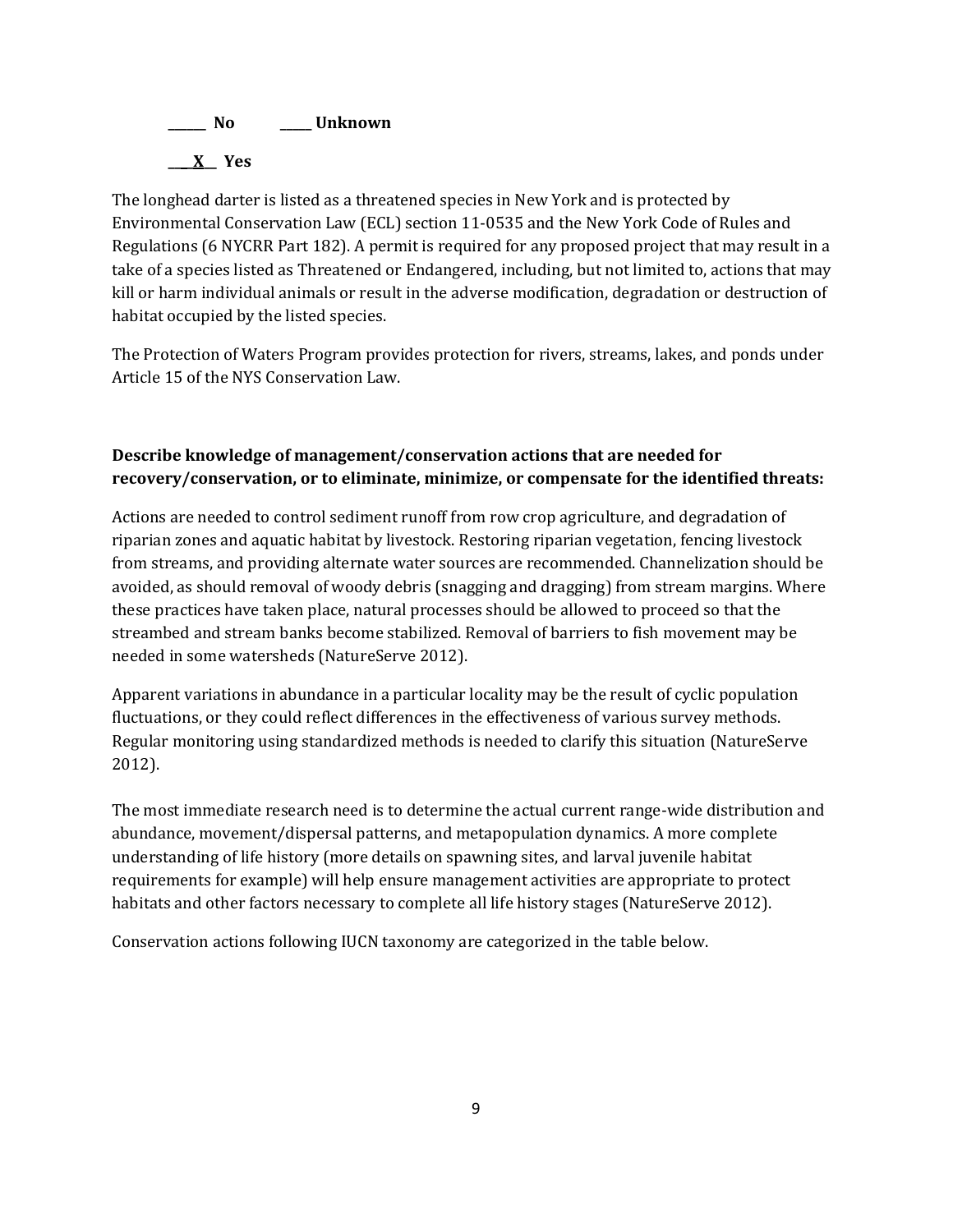| <b>Conservation Actions</b> |                                     |  |
|-----------------------------|-------------------------------------|--|
| <b>Action Category</b>      | Action                              |  |
| Land/Water Protection       | Resource/Habitat Protection         |  |
| Land/Water Management       | Site/Area Management                |  |
| Land/Water Management       | Habitat/Natural Process Restoration |  |

The Comprehensive Wildlife Conservation Strategy (NYSDEC 2005) includes recommendations for the following actions for the longhead darter.

#### **Population Monitoring:**

This species has not been caught in recent years in French Creek, and occasional sampling should continue for updating records in both this and the central part of the Allegheny basin.

#### **VII. References**

- Becker, L.R. Jr. 1982. Fishes of the Allegheny River and its tributaries between Salamanca and Alleghany, Cattaraugus County, New York. MS thesis, St. Bonaventure Univ. St. Bonaventure, NY.
- Carlson, D.M. 2001. Species accounts for the rare fishes of New York. N. Y. S. Dept. Env. Cons. Albany, NY.
- Carlson, D.M. 2012 (draft). Species accounts of inland fishes of NYS considered as imperiled, 2012. NYDEC Watertown, NY
- Daniels, R.A. 1989. Preliminary report, Allegheny River fish survey, 1989. New York State Museum, Albany.
- Eaton, S.W., M.M. Kozubowski and R.J. Nemecek. 1979 unpublished. Fishes of the Allegheny River above the Kinzua Dam (with an annotated list of fishes). St. Bonaventure Univ., St. Bonaventure, NY
- Eaton, S.W., R.J. Nemecek, and M.M. Kozubowski. 1982. Fishes of the Allegheny River above Kinzua Dam. New York Fish and Game Journal 29(2):189-198.
- Goforth, R.R. and M.B. Bain 1997. French Creek watershed aquatic biodiversity project, final report.Dept Nat. Res. Cornell Univ. Ithaca. NY